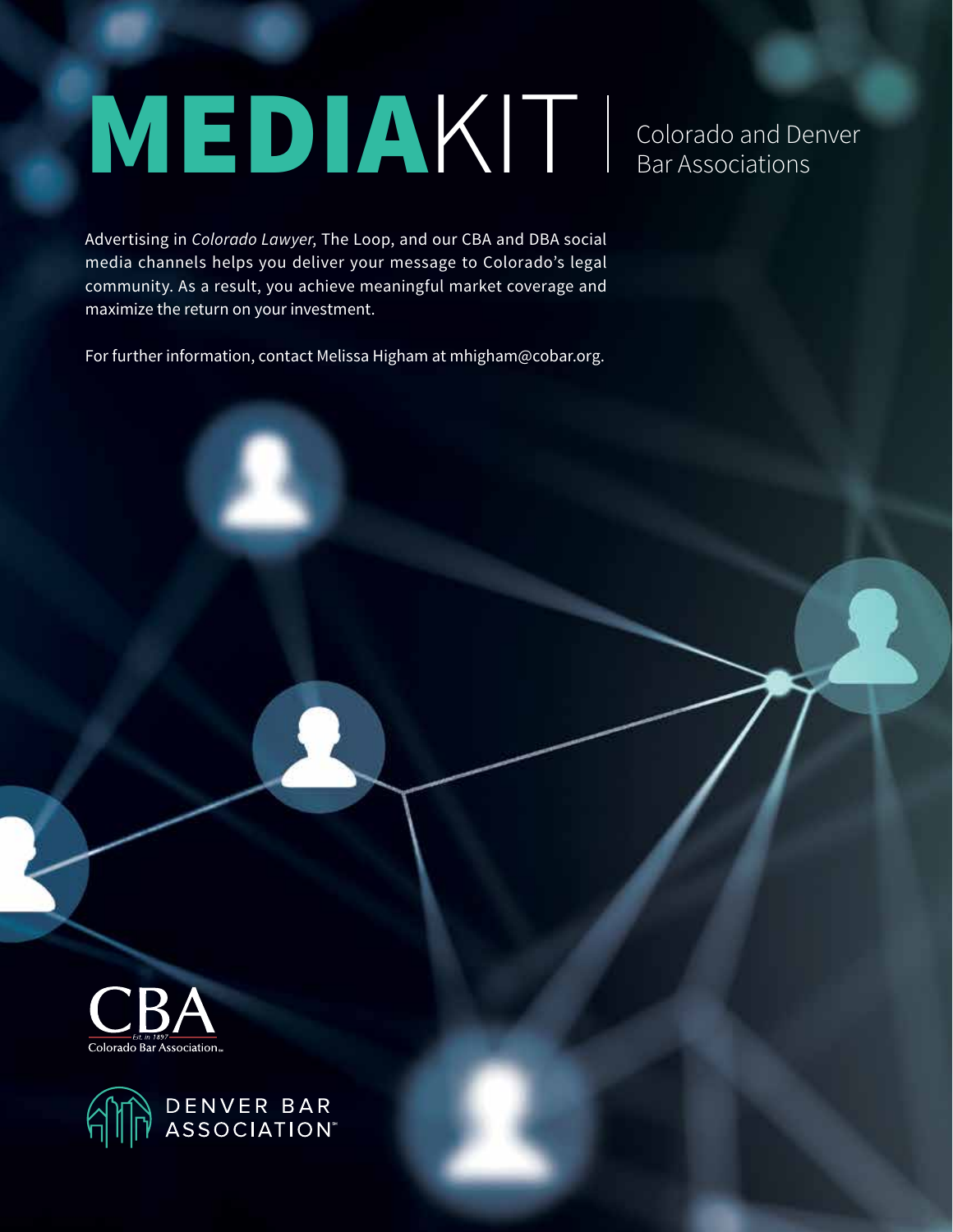# *Colorado Lawyer*

**Circulation 16,000**

Monthly (combined August/September issue) to all Colorado Bar Association members *\*Ads do not appear in the online version*



**80% OF READERS** keep our publication as an addition to their library.

# Display Advertising

#### *Covers*

| <b>Space</b>                         | Frequency |    |                 |     |
|--------------------------------------|-----------|----|-----------------|-----|
|                                      | 1x        | 3x | 6x              | 11x |
| Inside front cover $$2,515$ $$2,350$ |           |    | \$2,200 \$2,055 |     |
| Inside back cover $$2,170$ $$2,010$  |           |    | \$1,869 \$1,725 |     |
| Outside back cover \$2,865 \$2,700   |           |    | \$2,545 \$2,400 |     |

#### *Cover Sizes*

Image size  $-9$ " W x 10.875" H, including a .125" bleed

#### *Inside Page Display Ad Rates*

| <b>Space</b>       | Frequency |         |         |         |
|--------------------|-----------|---------|---------|---------|
|                    | 1x        | 3x      | 6x      | 11 x    |
| Full page          | \$1,700   | \$1,605 | \$1,520 | \$1,455 |
| $\frac{1}{2}$ page | \$1,090   | \$1,035 | \$985   | \$940   |
| $\frac{1}{3}$ page | \$845     | \$825   | \$810   | \$795   |
| $\frac{1}{4}$ page | \$675     | \$640   | \$610   | \$580   |

## *Inside Page Display Ad Sizes*

#### **Width x Height**

| Full page with bleed          | 9" x 10.875", .125" bleed |
|-------------------------------|---------------------------|
| Full page                     | 7.75" x 9.6875"           |
| $\frac{1}{2}$ page            | $7.75" \times 5.125"$     |
| $\frac{1}{4}$ page            | $5.125"$ x $5.125"$       |
| $\frac{1}{3}$ page horizontal | $7.75" \times 3.125"$     |
| $\frac{1}{3}$ page vertical   | 2.375" x 9.25"            |

## Deadlines

Contracts and files due one month prior to publication. **The advertiser is responsible for meeting all deadlines and will not receive a reminder from publication staff. If a new ad is not received by the publication deadline the most recent ad will run.**

| Issue            | <b>Deadline</b> |
|------------------|-----------------|
| January          | November 30     |
| Februarv         | December 31     |
| March            | January 31      |
| April            | February 28     |
| Mav              | March 31        |
| June             | April 30        |
| Julv             | May 31          |
| August/September | June 30         |
| October          | August 31       |
| November         | September 30    |
| December         | October 31      |

# Submission Requirements

*File Set-up*

- Submit file as a high resolution PDF (300 dpi)
- Ads must be designed to the correct ad size
- Wrong size ads are subject to refusal or misprinting
- Changes to your ad after deadline will incur a \$50 fee

# Please complete the Advertising Order Form.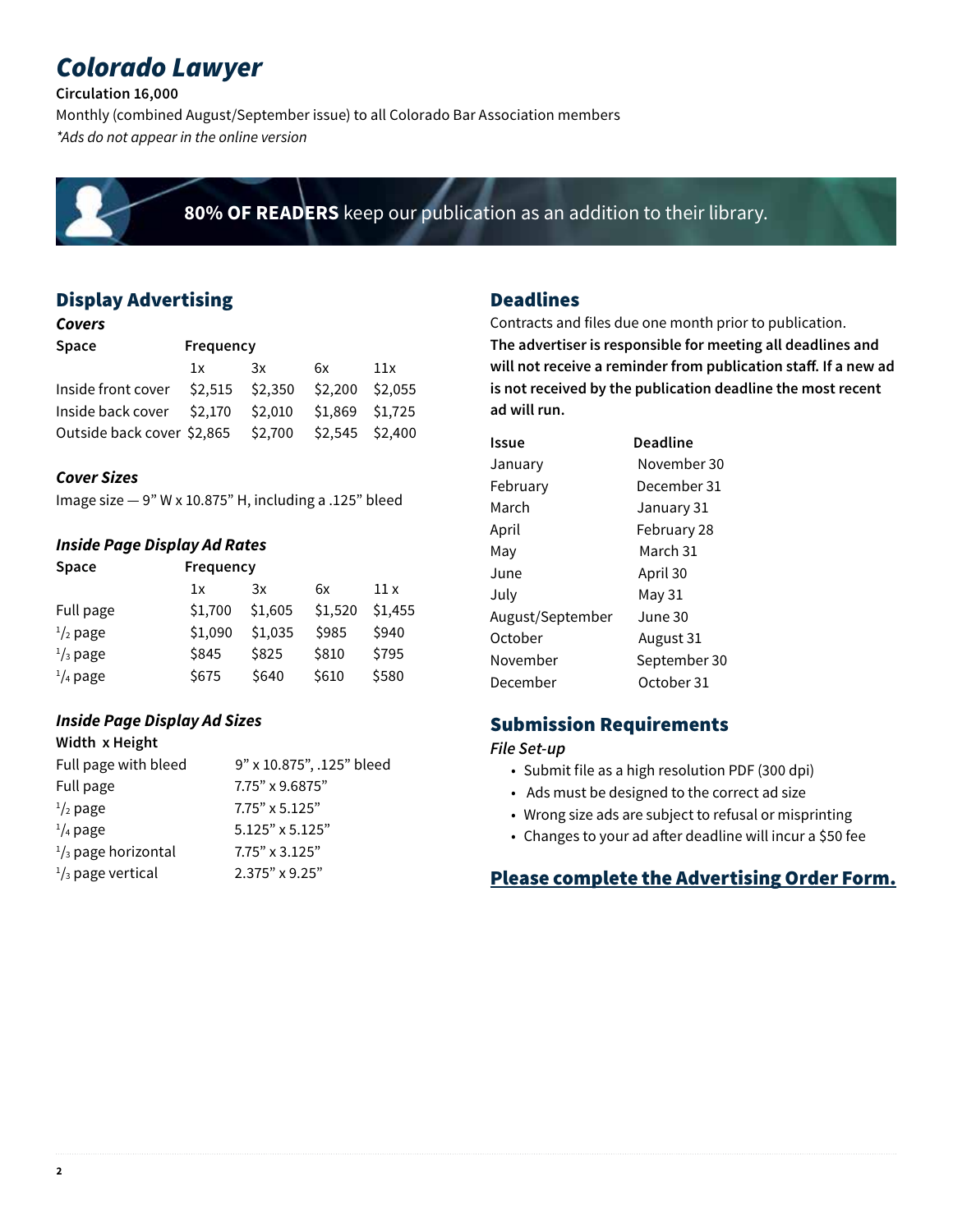# *Colorado Lawyer* Lawyers' Announcements

#### The Lawyers' Announcements pages of *Colorado Lawyer* are reserved to announce the following:

- New Members to a Law Firm or Legal Department
- Name Changes of a Law Firm
- Formation, Merger, or New Affiliation of Law Practice(s)
- Relocation of a Law Practice
- Change in Job Status
- Retirement of Attorneys
- Notices of Professional Appointment, Honors, or Awards

#### *Size and Cost*

- **• Standard size:** \$250 CBA members; \$350 nonmembers (3.75" w x 4.25" h)
- **• Half page:** \$400 CBA members; \$525 nonmembers (7.75" w x 4.25" h)
- **• Full page:** \$750 CBA members; \$900 nonmembers (7.75" w x 8.875" h)

#### *Design Services*

- **• Standard size template:** \$50 and one round of edits
- See template designs on next page

#### Deadlines

Lawyers' Announcements ad files and payments due by the last day and a month, prior to the month of publication.

| Issue            | <b>Deadline</b> |
|------------------|-----------------|
| January          | November 30     |
| Februarv         | December 31     |
| March            | January 31      |
| April            | February 28     |
| May              | March 31        |
| June             | April 30        |
| July             | May 31          |
| August/September | June 30         |
| October          | August 31       |
| November         | September 30    |
| December         | October 31      |

## Submission Requirements

#### *File Set-up*

- Submit file as a high resolution PDF (300 dpi)
- Ads must be designed to the correct ad size
- Wrong size ads are subject to refusal or misprinting

# Please complete the Advertising Order Form.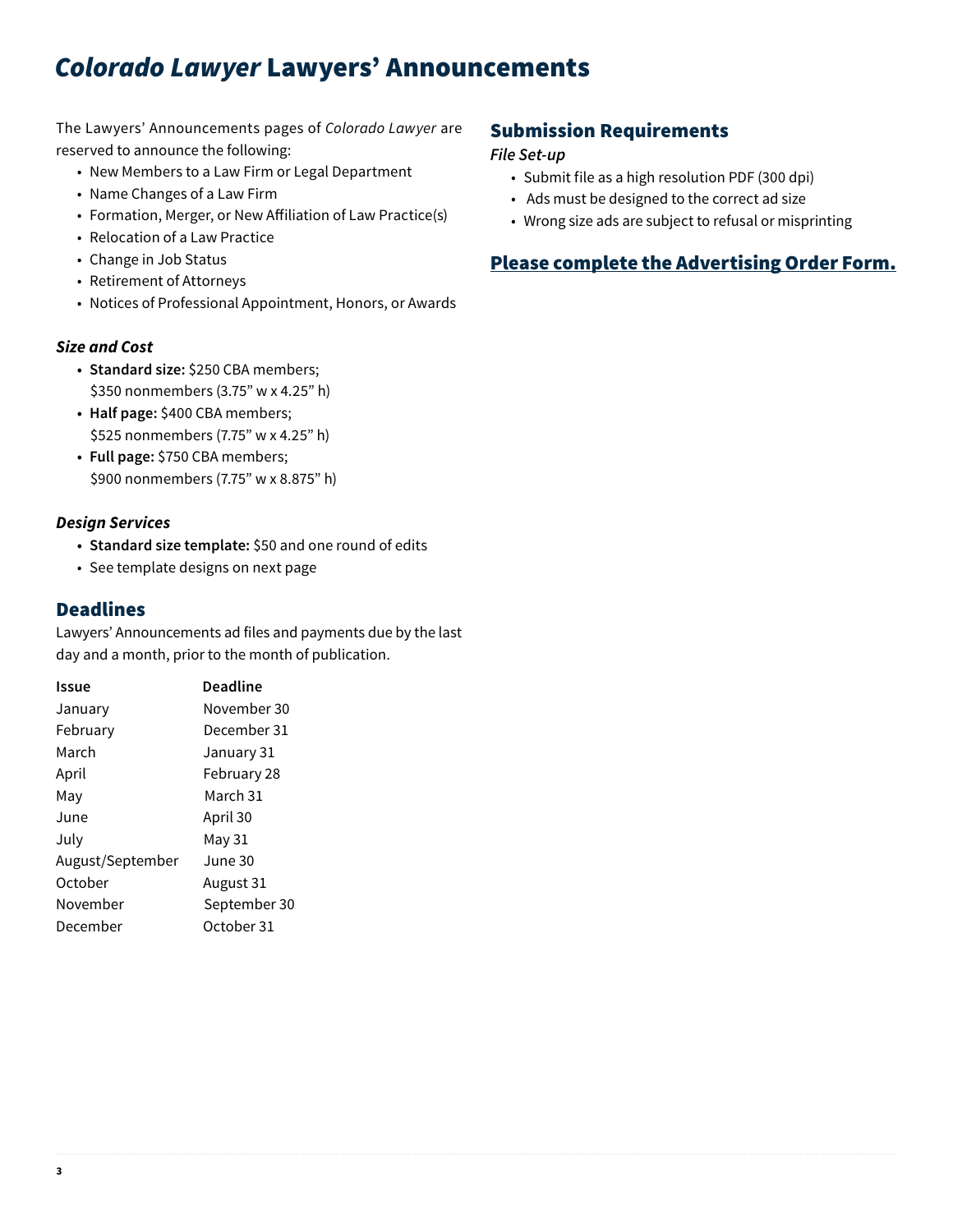# *Colorado Lawyer* Lawyers' Announcements Design Templates